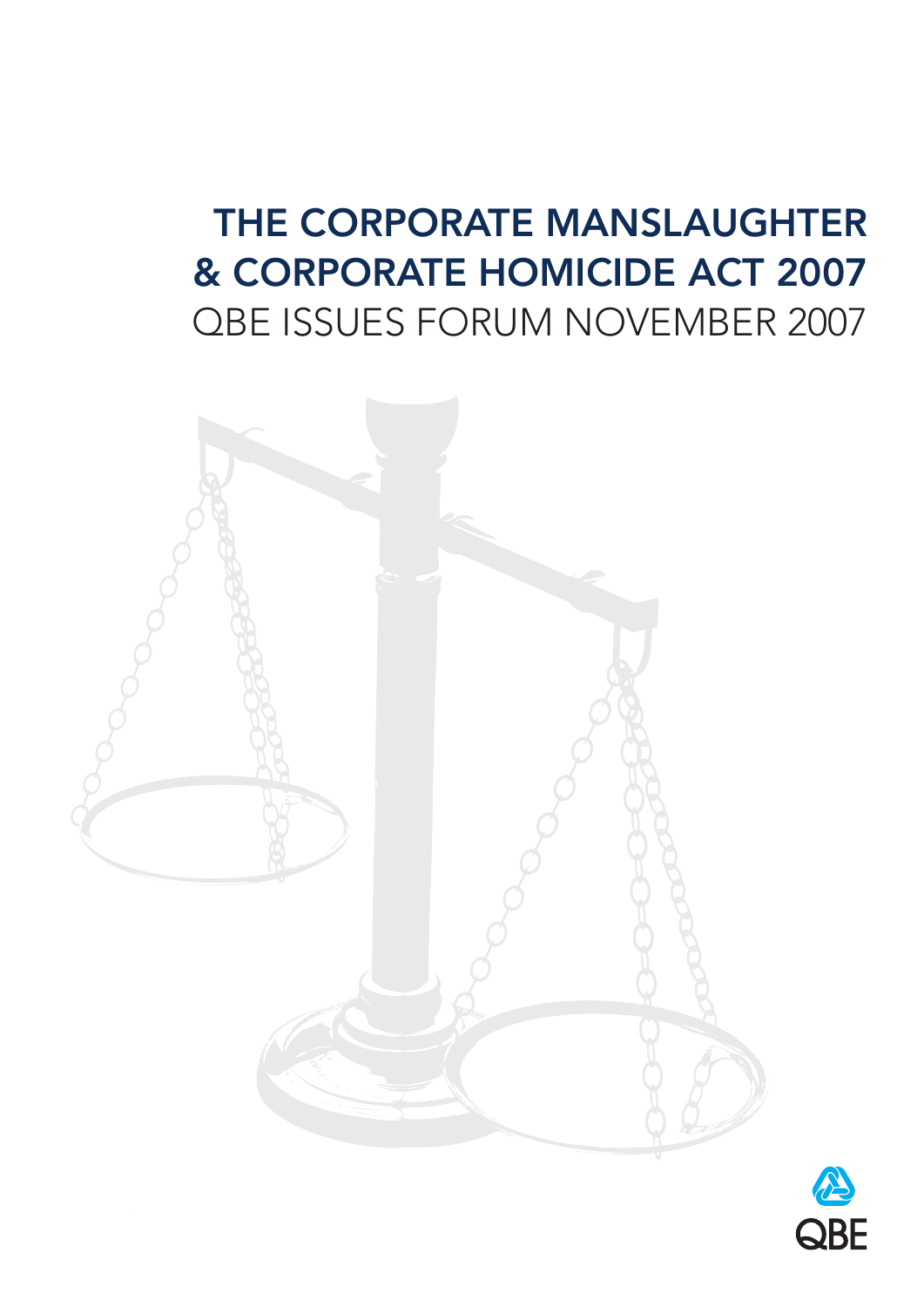# **THE 'DON'T KILL' BILL!** THE CORPORATE MANSLAUGHTER & CORPORATE HOMICIDE ACT 2007

QBE believe that best practice organisations are those where senior individuals facilitate and engage in the robust management of health and safety. We pro-actively encourage our clients to set in place the necessary organisational structure, systems and strategies to meet their moral, legal and financial obligations.



The question of how to hold organisations to account after major disasters has been the subject of an ongoing debate for many years. The Zeebrugge ferry disaster, which led to the deaths of more than 150 passengers and nearly 40 crew, some 20 years ago, brought the issue firmly into the public spotlight with the public enquiry identifying "a disease of sloppiness" and negligence at every level of the company's hierarchy. Despite an inquest jury returning verdicts of unlawful killing, there were no convictions of individual or corporate manslaughter.

The present government has been planning for almost 10 years to introduce tough legislation to take organisations to task when serious failings in health and safety lead to the death of an individual. The result is the Corporate Manslaughter & Corporate Homicide Act 2007, which received Royal Assent on 20 July 2007 and will come into full force on the 6th of April 2008. This issues forum will explore the provisions and implications of the new Act, and look at the framework of measures senior management should already have in place to ensure the effective health, safety and welfare of their employees, keeping them from under the spotlight of prosecution.

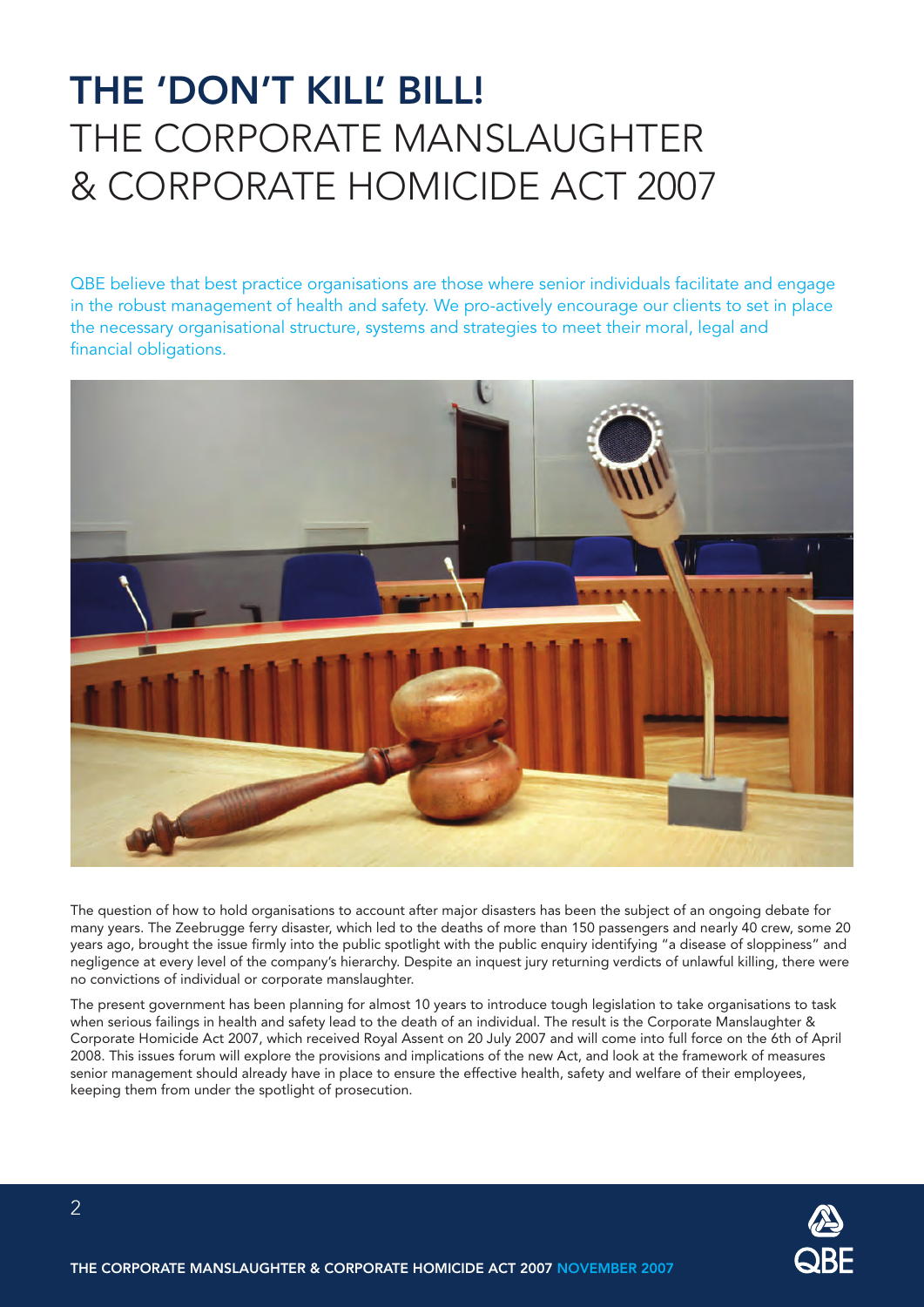

### **WHAT OFFENCE WILL IT CREATE?**

The Act creates a new statutory offence in England, Wales and Northern Ireland of "Corporate Manslaughter", and "Corporate Homicide" in Scotland. Corporate manslaughter is a term used in English Law to reflect an act of homicide committed by a company as opposed to an individual. In a case following the Zeebrugge ferry disaster, the court of appeal confirmed in principle that a company can commit manslaughter, albeit that all the individual defendants in that case were acquitted.

An organisation will be guilty of the offence of corporate manslaughter if the acts or omissions of senior management cause a person's death. The failing could be either a single or series of errors, which directly lead to a gross breach of the duty of care owed by the employer to the deceased.

## **WHAT IS THE CURRENT POSITION?**

The current law of corporate manslaughter links an organisation's guilt to the gross negligence of an individual who is said to be the embodiment of the organisation. It has proved very difficult to prosecute large organisations. Since 1992, there have been 34 prosecutions for corporate manslaughter of which only 6 have resulted in conviction. Notably, the only successful prosecutions have involved small companies where the individual in question was intimately involved in the health and safety activities.

A company may also be found guilty of breaching the main provisions of the Health & Safety at Work Act etc 1974 (HSWA) if it has failed to take all reasonably practicable steps to ensure the health and safety of its employees and those affected by its business. This duty of care obviously extends to fatalities and can lead to unlimited fines. The HSWA contains provisions to find directors, officers and managers personally liable and potentially subject to imprisonment, where a health and safety offence has been committed by the company with their consent or connivance, or is attributable to their neglect.

## **WHY THE NEED FOR CHANGE?**

With manslaughter charges and unlimited fines already a possibility under current health and safety legislation, this is a valid question. The answer may partly lie in the current social climate where individual responsibility is increasingly seen to be hidden behind the façade of large organisations, which themselves cannot be taken appropriately to task. Fines solely levied against organisations are not seen to be an appropriate punishment for a fatality, where the

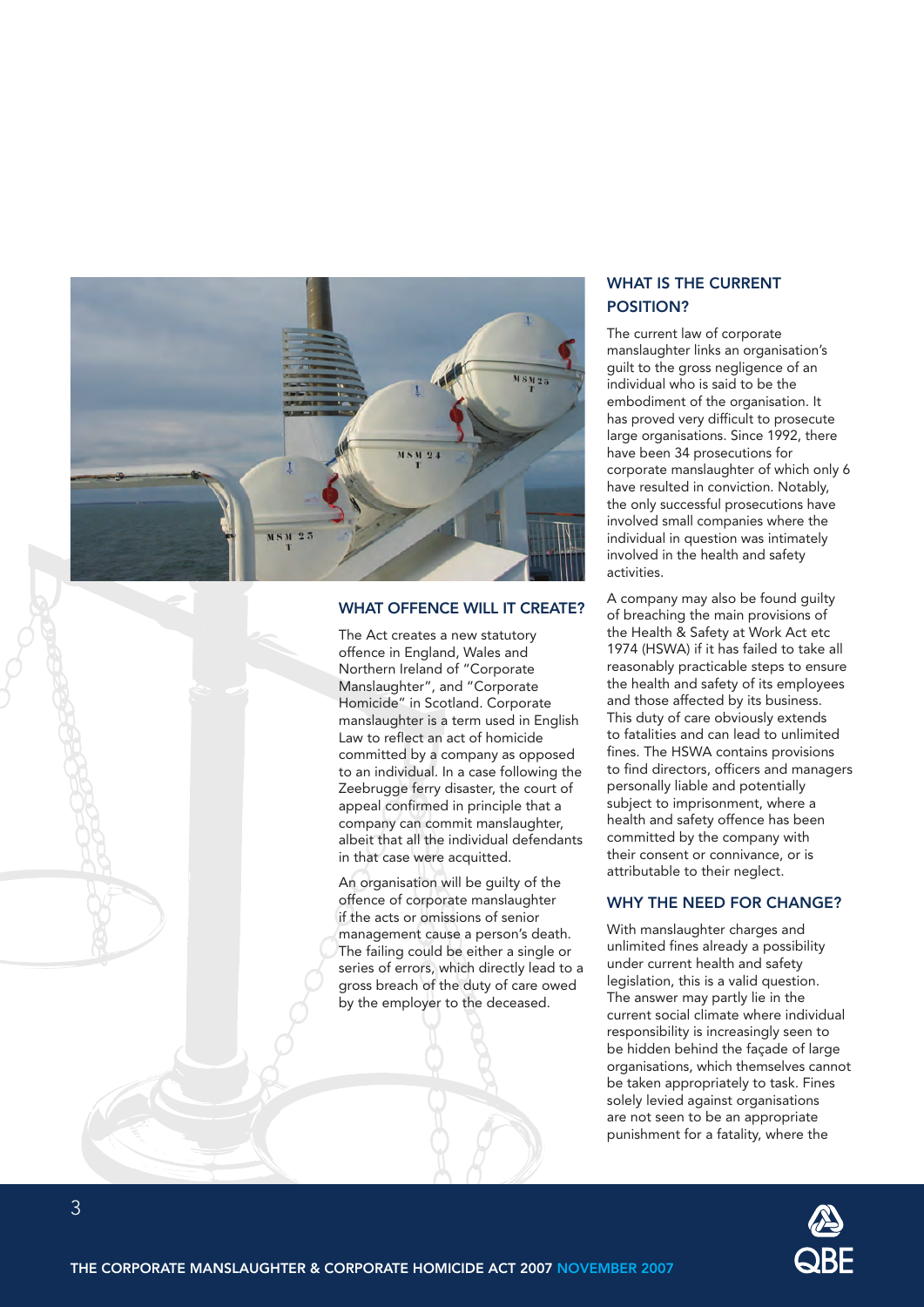individual is seen as an innocent party. This view has been heightened by the media after similar cases to Zeebrugge such as Piper Alpha, the Kings Cross fire and the Southall rail crash, where attempts to prosecute these corporations and their senior management under the law of gross negligence manslaughter came under significant difficulty and ultimately failed.

The difficulty with the existing law of corporate manslaughter is that it does not reflect the realities of the modern corporate environment. Before a company can be found guilty, an individual who is a "controlling mind" of the organisation must first be found personally guilty of the offence. It is this "identification principle" that has led to serious difficulties in prosecuting medium to large organisations with diffuse management/corporate structures, and where health and safety has traditionally been delegated to a lower tier of management and health & safety professionals rather than the controlling/directing mind. Under the present law, it is not possible to add up the negligence of several individuals to show the company as being grossly negligent. In reality it is always likely to be the combined acts or omissions of individuals and/or processes, none of which can individually be qualified as manslaughter, which lead to a fatality.

It is telling that in recent times the courts have awarded more significant fines for breaches of health and safety legislation. It may well be that these fines have been in response to the difficulties of bringing corporate manslaughter charges under the current legal framework i.e. a perceived need to over-compensate to satisfy public demand.

## **WHAT DOES THE NEW ACT ACTUALLY CHANGE?**

For all the attention this piece of legislation has received, it actually brings with it no new legal obligations for employers. What it does do is allow for the accumulation of what might be a series of collective errors to demonstrate that the defendant was deficient in managing an effective health and safety management system. The main focus of the Act is to establish the grounds upon which an organisation, rather than an individual, can be found guilty of the offence of corporate manslaughter. Moving away from the need for an individual "controlling mind" to be identified, an organisation will be guilty of the offence if the way in which its activities are managed or organised by senior management amounts to a gross breach of the duty of care owed to a person, and that breach results in the person's death. The prospect of individual liability under the Act is specifically excluded.

The intention of the Act is not to let individual directors off the hook but rather seeks to encourage management to adopt an approach of collective senior management responsibility for issues of health and safety that permeates the organisation rather than being concentrated in a single department or individual. All company directors and senior managers will now be required to take an active interest in these matters and to ensure that health and safety is a prime consideration in their business if they wish to avoid seeing their actions, or omissions, result in a court appearance should a fatal accident arise from a "gross breach" of their duty of care in this regard.

## **DUTY OF CARE**

The key elements of the existing framework for corporate manslaughter are retained with the new Act i.e. the organisation must have owed a duty of care to the deceased, there must have been a breach of that duty and the breach must be "gross". In cases where an employer is charged with the death of an employee, the existence of a relevant duty of care will nearly always be straightforward. However, some scenarios could potentially involve a number of organisations with overlapping duties e.g. construction projects. This could lead to cases with multiple defendants. It is also possible that safety consultants and related experts could be included among defendants if their advice or services are deemed deficient. Regulatory bodies such as the HSE are excluded (except for their own employees), and there are special provisions limiting the duty of care owed by the emergency services.

It should be noted that the duty of care is not just to employees but will also apply to third parties arising from operations, including as occupier of premises, construction and maintenance work, supply of goods and services, use of vehicles and plant, and all commercial activities. For example, in relation alleged fatalities caused by the supply of defective products, manufacturers and suppliers will be required to demonstrate systems in place for safety and quality checks on all supplied parts and ingredients as well as the finished product. Product recall procedures will be required where goods have been supplied that are potentially faulty.

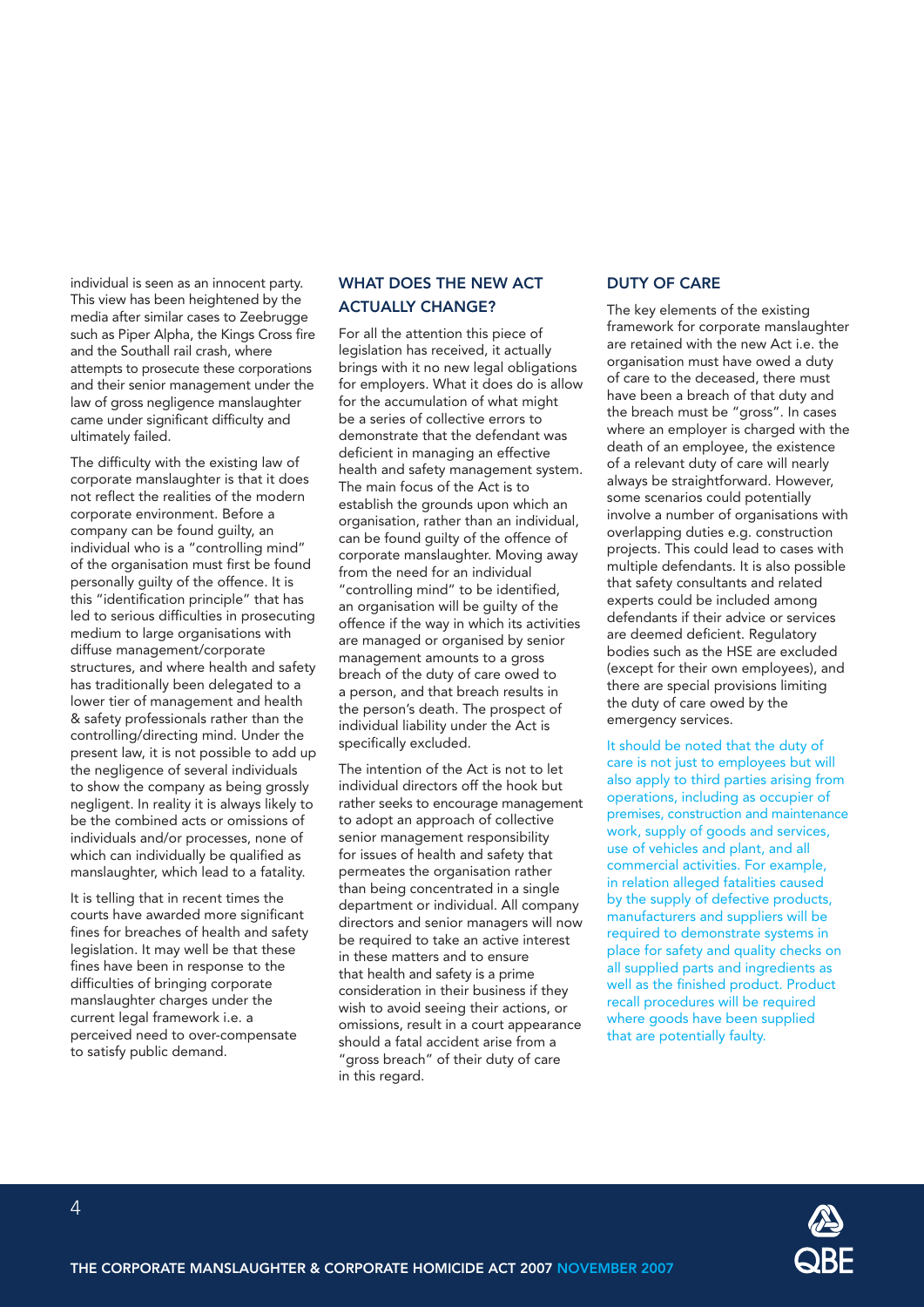## **GRAVITY THRESHOLD FOR BREACH OF DUTY**

Breach of a duty of care is to be regarded as "gross" if the organisation's conduct falls "far below what can reasonably be expected of the organisation in the circumstances". Given the potential for wide interpretation of this standard, the Act provides further guidance in applying the "gravity threshold". Factors that a jury will be required to consider include:

- Whether the organisation failed to comply with any relevant health and safety legislation.
- If they did, how serious was the failure and how much of a risk of death did it pose?
- The extent of the organisation's compliance with relevant health and safety guidance.
- Whether the evidence shows that there were

"…attitudes, policies, systems or accepted practices within the organisation that were likely to encourage any such failure or to have produced tolerance of it."

In addition to the guidelines here, employers would be well advised to consider the sentencing factors used in previous health and safety prosecutions. For example, in the case of R&F Howe & Son (Engineers) Ltd (1999) Mr Justice Scott Baker suggested that the more serious aggravating features of a prosecution would include: putting profit before safety; failing to heed previous warnings; deliberate or reckless breach of safety; and how far short of an appropriate standard the defendant fell.

# **PENALTIES**

In addition to an unlimited fine, the Act introduces a power for the courts to impose a remedial order on a convicted organisation to force it to resolve any management failure that may have been a cause of death.

Arguably the most effective aspect of the act will be to reclassify conduct already an offence, under existing legislation, with the more stigmatising term of corporate manslaughter (corporate homicide in Scotland). If there was any doubt that a prosecution under the new law would not attract the desired attention, the Act allows for "publicity orders". This will allow the courts to force convicted organisations to publish details of their offence and penalties at their expense.



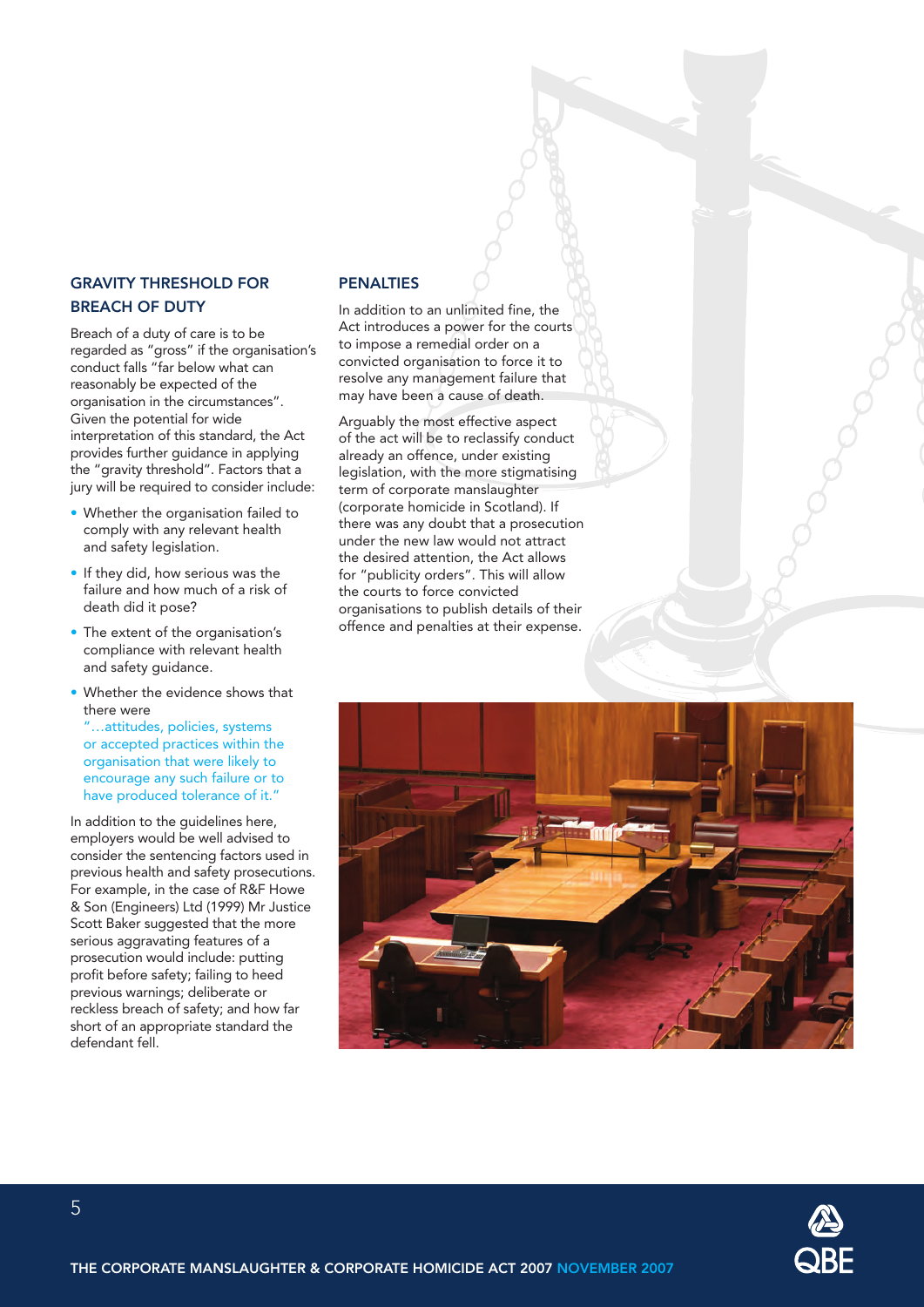#### **IMPACT**

In a regulatory impact assessment of the Bill, the Home Office estimated that the new Act will result in the number of prosecutions for the offence of Corporate Manslaughter rising from the current one or two to around 10-13 additional prosecutions a year. This would represent prosecutions for 3-4% of work-related deaths. The cost of prosecuting and defending these actions will inevitably rise from current levels, given that the scope of the investigation required to identify the "management and organisation of activities" and the "attitudes, policies, systems or accepted practices within the organisation" seems likely to require a great deal of time and effort, not to mention disruption to the day to day working of the organisation in question, during the period of investigation. It is also arguable that it will be easier to find companies quilty of the offence when the conviction of a director, with direct responsibility for the breach of duty, is no longer a prerequisite to the conviction of the company for the offence of manslaughter. Fines are likely to be set at a level at least equal to those currently levied on organisations found guilty of breaches of the HSWA that result in a fatality.

#### Perhaps of greater concern is the

stigma likely to be attached to an organisation found guilty of the new offence, and the potential consequences for its reputation and brand image. A key threat arising from a prosecution will be the harm that it might have on the company's brand, particularly in today's climate where supplier chain integrity is of paramount importance. Indeed, one can hypothesise that marketing departments may, for the first time, take an interest in their organisations' approach to health and safety management!



# **IMPLICATIONS FOR SENIOR MANAGEMENT**

The new legislation serves to highlight and re-enforce the importance of addressing health and safety issues at a high level. Directors and other "senior management" should take the opportunity to review the management of, and responsibilities for, health and safety in their own organisations and ensure they have appropriate and effective health and safety processes. The management system should identify the appropriate structure, staff responsibilities, competencies and culture combined with a pro-active auditing framework that demonstrates conformity and seeks continual improvement.

Senior managers will not be able to demonstrate that they have discharged their duties by simply delegating health and safety responsibilities to more junior managers and health and safety professionals. They are to be encouraged to display leadership and play active individual roles in health and safety strategies and demonstrate not only appropriate risk assessments,

clearly documented safe working procedures, relevant training and competence but also that these processes were stringently applied across the organisation and regularly reviewed to ensure that they were at all times a good fit to changing circumstances. That is to say that they are "managing the activities" of the organisation as the Act implies should be the case. The evidence reviewed will demonstrate more than compliance with legislation but also effective implementation and improvement when the need arises.It may also prove necessary to periodically call upon the services of external health and safety, and risk management experts in order to benchmark and validate organisations' endeavors against best practice.

Particularly important will be to ensure that procedures, expected standards and practices are communicated and demonstrated to employees and other potentially affected persons in a clear and effective manner so as to help formulate the necessary "attitudes… and accepted practices" (a clear reference to safety culture) within an organisation.

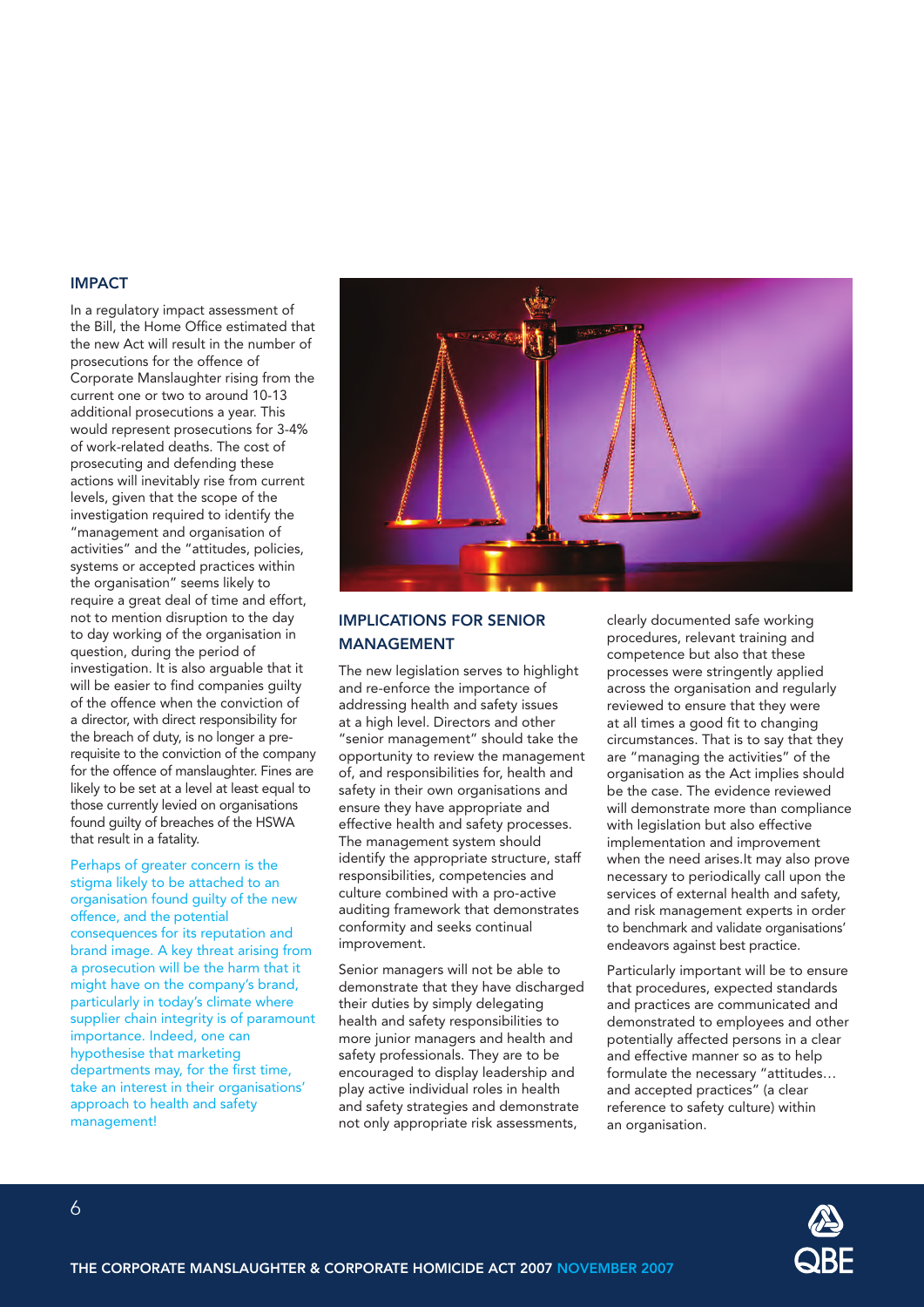The Act fails to fully define the sort of "health and safety guidance" to which an organisation might be expected to have consulted and acted upon in the context of an alleged breach but this will undoubtedly include material such as ACOPs, HSE Guidance and British Standards. There may also be no restrictions on a jury looking at wider industry guidance, research reports etc. The HSE website will provide a useful starting point, with its facility for searching by industry type or health and safety topic. Organisations under the spotlight will be hoping that the courts and juries take a pragmatic and realistic view on the issues of foreseeability and what is reasonably practicable in the unique and particular business circumstances they may face.

It is also important to remember that while the new law has no impact on individual liability, prosecutors will still be able to target directors and senior executives for gross negligence in the conduct of their management roles under Section 37 of the HSWA. Also, the new Act will be in addition to, and will not replace the existing Scottish offence of Culpable Homicide, and the existing Common Law manslaughter offence under which individuals and directors / owners of small businesses have previously been successfully prosecuted for manslaughter offences.



# **KEEPING UP TO DATE – CONTINUOUS IMPROVEMENT**

The Act effectively requires of organisations that they make, and for their own sake record, every effort to keep abreast of developments in health and safety in their line of business. Organisations, on completion of their risk assessments, should review and introduce new engineering and other "higher order" hierarchical solutions through product or process to minimise the risk of identified hazards. Trend analysis of incidents should include corrective actions to reduce future occurrence or severity.

For the majority of organisations with registration to a recognised management system e.g. ISO 9001, ISO14001 or BS OHSAS 18001, the process of Plan, Do, Check and Act to improve will be recognised.

## **TIME TO TAKE ACTION?**

The good news is that the explanatory notes to the Bill state: "There is no question of liability where the management of an activity includes reasonable safeguards and a death nonetheless occurs". With the provisions of the Act not due to come into force until April of next year, there is time yet for organisations to address any shortcomings in their governance structure, policies and systems. It must be recognised, however, that company-wide attitudes and accepted practices may take more time to change.

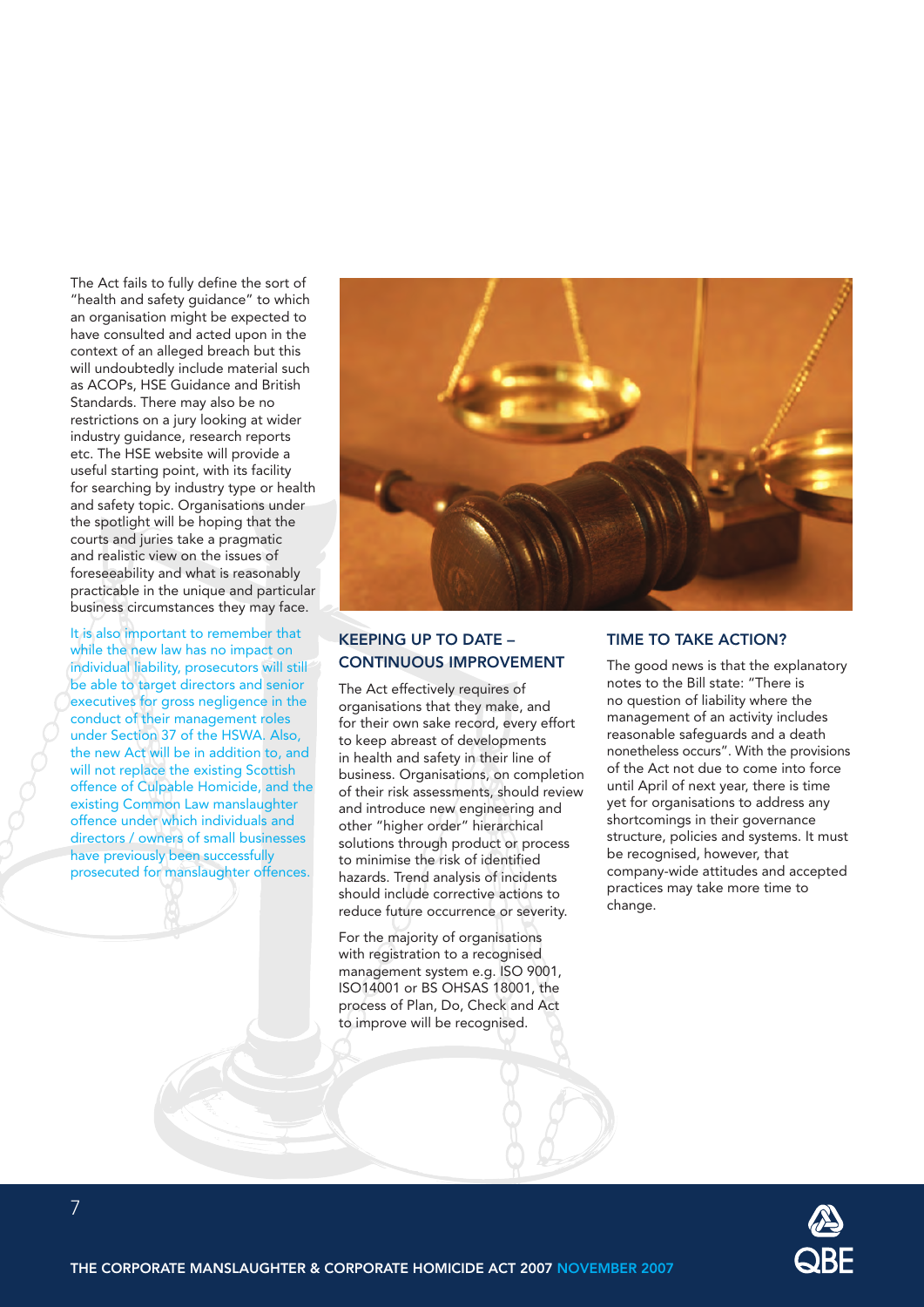

# **WHAT DOES SENIOR MANAGEMENT BEST PRACTICE LOOK LIKE?**

While there has been much attention to the arrival of the new legislation, there has been, as yet, little commentary on how an organisation and its senior management can mitigate the prospects of a successful prosecution against them. Inevitably, there is some uncertainty as to how the various tests for establishing systemic management failures will apply in practice and this is likely to remain the case until precedents are set and pored over. However, there is well established guidance out there as to what directors and senior managers should be doing already.

# **GUIDANCE FOR DIRECTORS AND BOARD MEMBERS**

"Revitalising Health & Safety" was the joint Government and HSE strategy, launched in 2001, to inject some impetus into the health and safety agenda. At that time they produced guidance, within the context of wider corporate governance, outlining directors' and board members' responsibilities for Health and Safety (INDG343). While guidance does not hold the same legal weight as statutory duties or Approved Codes of Practice, in the context of establishing grounds for a prosecution under the new Act, it will be highly relevant. In the guidance, five main principles were set out:-

- 1. The board must accept formally and publicly its collective role in providing health and safety leadership;
- 2.Each member of the board needs to accept their individual role in achieving this;
- 3.All board decisions must reflect the intentions expressed in their health and safety policy statement;
- 4.The board must recognise its role in engaging the active participation of workers in improving health and safety.
- 5.The board must be kept informed of all risk management issues, preferably by the appointment of a health and safety director.

At the time of writing, the HSC in conjunction with the Institute of Directors were due to publish updated guidance for directors on their health and safety responsibilities. This guidance (INDG417) entitled *Leading health and safety at work: leadership actions for directors and board members* is now available for free download from the corporate manslaughter pages of the the HSE website.

## **COMPLIANCE**

Taking a basic compliance approach, the general duty of care owed by employers to employees and others affected by their business is outlined under the HSWA and further expanded on in the Management of Health and Safety at Work Regulations (MHSWR). Some of the basic framework requirements are as follows:-

- The HSWA requires that you need to prepare, and make sure your workers know about, a written statement of your health and safety policy and the arrangements in place to put it into effect.
- These general duties on employers are expanded and explained in the MHSWR, which include requirements for employers to assess the workrelated risks faced by employees and by people not in their employment;
- To have effective arrangements in place for planning, organising, controlling, monitoring and reviewing preventive and protective measures;
- To appoint one or more competent persons to help in undertaking the measures needed to comply with health and safety law and;
- To provide employees with comprehensible and relevant information on the risks they face and the preventive and protective measures that control those risks.



8